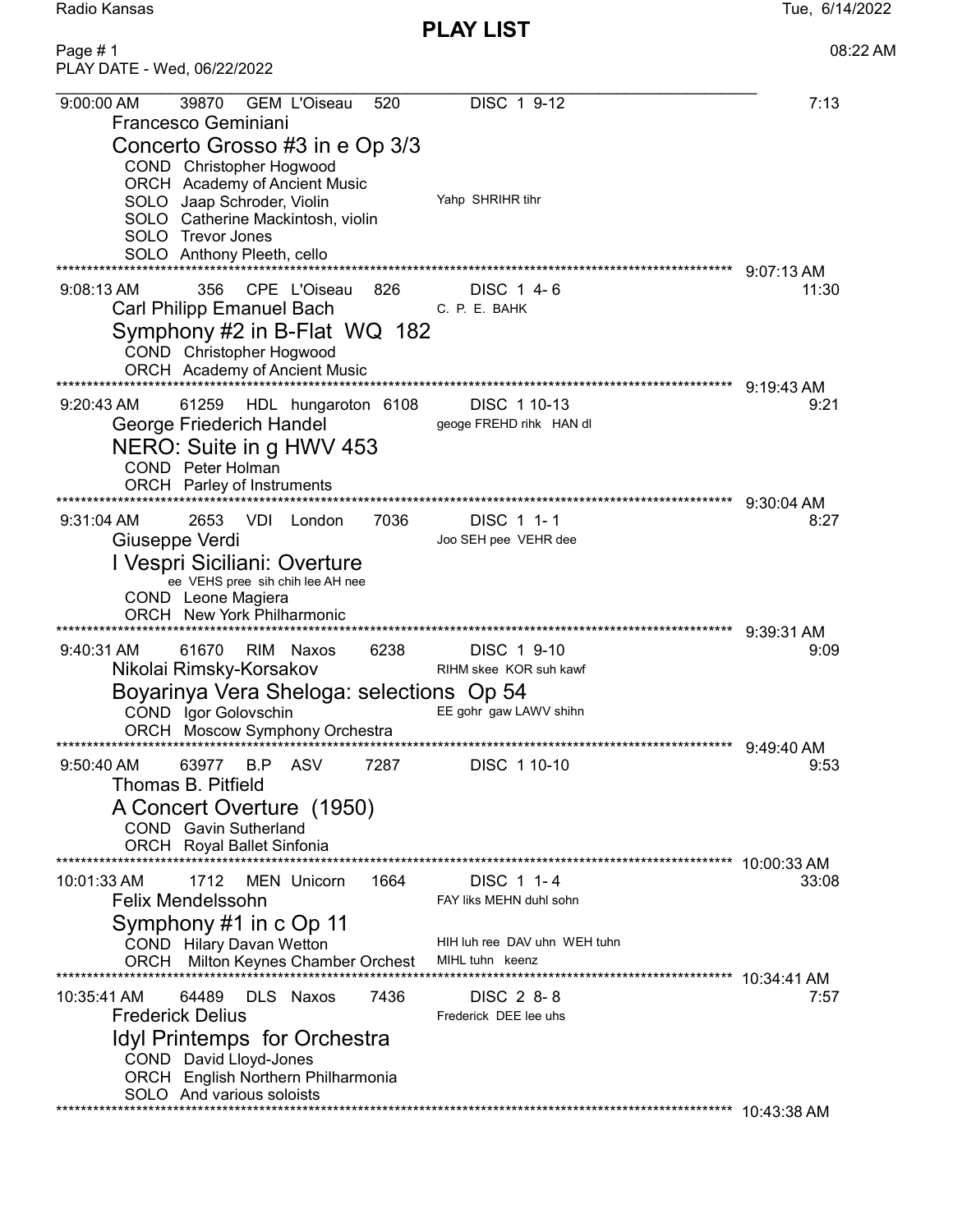PLAY LIST Page # 2 08:22 AM

| PLAY DATE - Wed, 06/22/2022                                                                                                                                                                                                                                   |                    |
|---------------------------------------------------------------------------------------------------------------------------------------------------------------------------------------------------------------------------------------------------------------|--------------------|
| 7565<br>DVK MarcoPolo 993<br>DISC 1 1-1<br>10:44:38 AM<br><b>Antonin Dvorak</b><br>AHN toh neen d VOHR zhahk                                                                                                                                                  | 9:04               |
| King and Charcoal Burner Overture<br>COND Robert Stankovsky<br>stan-KOV-sky<br>chehk<br>ORCH Czech Philharmonic Orchestra                                                                                                                                     |                    |
| <b>BSN</b><br>10:54:42 AM                                                                                                                                                                                                                                     |                    |
| 2:08:00 PM<br>293<br>CHP D. Gramphn 8049<br>DISC 1 4-7<br><b>Frederic Chopin</b><br>Frederic SHOH pa(n)<br>Piano Sonata #3 in b Op 58                                                                                                                         | 38:03              |
| SOLO Lang Lang, piano<br>Lahng-Lahng<br>**********************                                                                                                                                                                                                | 2:46:03 PM         |
| 2:47:03 PM<br>DISC 1 7-9<br>421<br>JSB hyperion<br>5990<br>Johann Sebastian Bach<br>YOH hahn Seh BAH stee ihn BAHK<br>Violin Concerto #2 in E S 1042                                                                                                          | 16:08              |
| MAN zee<br><b>COND</b> Andrew Manze<br>ORCH Academy of Ancient Music                                                                                                                                                                                          |                    |
| <b>MANN</b> zee<br>SOLO Andrew Manze, violin                                                                                                                                                                                                                  | 3:03:11 PM         |
| 13089<br>DISC 1 1-1<br>$3:04:11$ PM<br>GRI Delos<br>4702<br><b>Edvard Grieg</b><br>EHD vahrd greeg                                                                                                                                                            | 6:06               |
| Peer Gynt Suite #2: Solveig's Song Op 55<br>HEHR behrt fawn KAH ruh yahn<br>COND Herbert Von Karajan<br>ORCH Berlin Philharmonic                                                                                                                              |                    |
| $3:11:17$ PM<br>4072<br>MOZ CBS/Sony 4683<br>DISC 2 7-7                                                                                                                                                                                                       | 3:10:17 PM<br>8:55 |
| <b>Wolfgang Amadeus Mozart</b><br>VOLF gahng Ah muh DAY uhs MOHT zahrt<br>Adagio for Violin & Orchestra in EK 261<br>Alexander SHNIGH dihr<br>COND Alexander Schneider<br>ORCH English Chamber Orchestra<br><b>EYE zihk Stern</b><br>SOLO Isaac Stern, violin |                    |
| EZD ASV<br>63286<br>6931<br>DISC 1 9-14<br>$3:21:12 \text{ PM}$                                                                                                                                                                                               | 3:20:12 PM<br>9:45 |
| <b>William Blezard</b><br><b>Battersea Park Suite</b><br><b>COND</b> Gavin Sutherland<br>ORCH Royal Ballet Sinfonia                                                                                                                                           |                    |
| CHP Harm Mundi 6517<br>18012<br>DISC 2 1-4<br>$3:31:57$ PM                                                                                                                                                                                                    | 3:30:57 PM<br>9:28 |
| <b>Frederic Chopin</b><br>Frederic SHOH pa(n)<br>Mazurkas Op 41<br>SOLO Frederic Chiu, piano                                                                                                                                                                  |                    |
| 17139<br>DNZ Angel/EMI<br>DISC 1 9-9<br>$3:42:25$ PM<br>3233<br>Gaetano Donizetti<br>Geh TAH noh Doh nih ZEHT ee<br>Linda di Chamounix Overture                                                                                                               | 3:41:25 PM<br>7:10 |
| leen-dah dee shah-mo-nee<br>TOO lee oh SEHR uh feen<br>COND Tullio Serafin<br>fihl hahr MOH nee uh<br>ORCH Philharmonia Orchestra                                                                                                                             | 3:49:35 PM         |